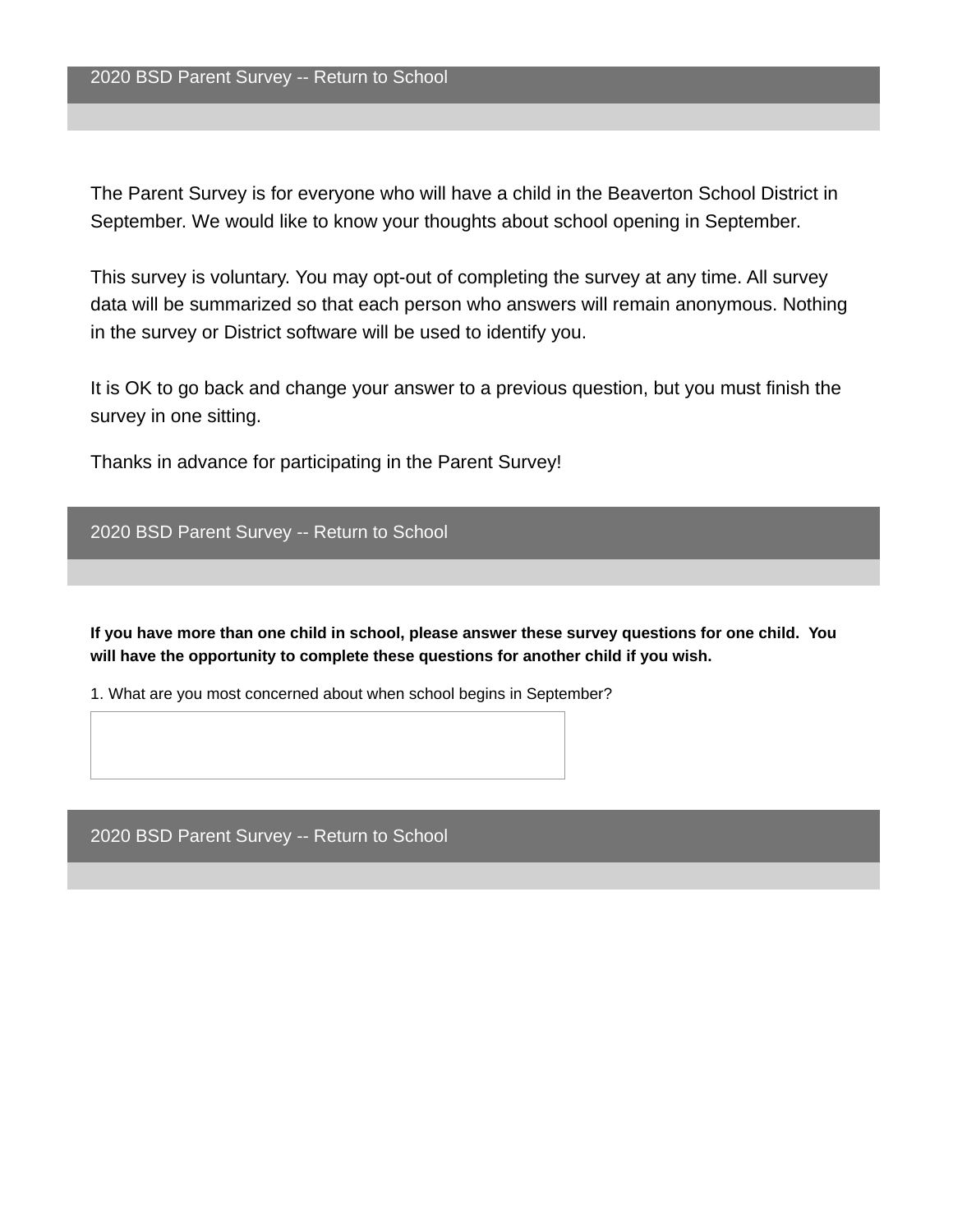2. If state and local health orders require us to implement some form of remote learning, how comfortable are you with the following for your child?

|                                                                                                                                                                                                                                                                                                                                                                                                                                                                            | Not comfortable at all | Somewhat comfortable | Very comfortable |
|----------------------------------------------------------------------------------------------------------------------------------------------------------------------------------------------------------------------------------------------------------------------------------------------------------------------------------------------------------------------------------------------------------------------------------------------------------------------------|------------------------|----------------------|------------------|
| <b>Remote Learning - Students would not physically</b><br>attend school and would receive ALL resources and<br>instruction from their teachers through an online<br>platform (e.g., See Saw, Canvas).                                                                                                                                                                                                                                                                      |                        |                      |                  |
| <b>Blended Learning - Students would attend school</b><br>on certain days or at certain times during the week<br>but would not attend school every day, all day.<br>Some instruction and learning would happen in<br>school classrooms and some would occur through<br>an online platform at home. This blended learning<br>would be in place until social distancing restrictions<br>are removed.                                                                         |                        |                      |                  |
| Full Online School Option - In September, BSD<br>will offer a new, full online, virtual school option for<br>students in grades K-12. BSD Flex Online will be a<br>full-year program following the District calendar and<br>students who enroll in FLEX Online would need to<br>continue in the program for the full year or until the<br>end of the grading period. BSD Flex Online will be a<br>permanent option for students during and after<br>COVID-19 restrictions. |                        |                      |                  |

3. If your student was to participate in B**lended Learning**, how compatible with your family schedule is each of the following?

|                                                                                                                                                                  | Not compatible at all | Somewhat<br>compatible | Very compatible |
|------------------------------------------------------------------------------------------------------------------------------------------------------------------|-----------------------|------------------------|-----------------|
| Blended Learning that would have students attending school on<br>site on certain days of the week.                                                               |                       |                        |                 |
| Blended Learning that would have students attending school<br>every day but at different times (for example, AM/PM schedules at<br>the elementary school sites). |                       |                        |                 |
| Blended Learning that would have students attending school<br>every other week.                                                                                  |                       |                        |                 |

4. If the District uses a Remote Learning or Blended Learning model, does your child have adequate access to a device and Internet service?

| $\bigcap$ Yes | $\bigcap$ No |
|---------------|--------------|
|               |              |

| $\sim$ |
|--------|
|        |

5. Would your family situation allow an adult to escort your children to the bus stop in order to do the temperature screening there?

Yes No My child does not ride the bus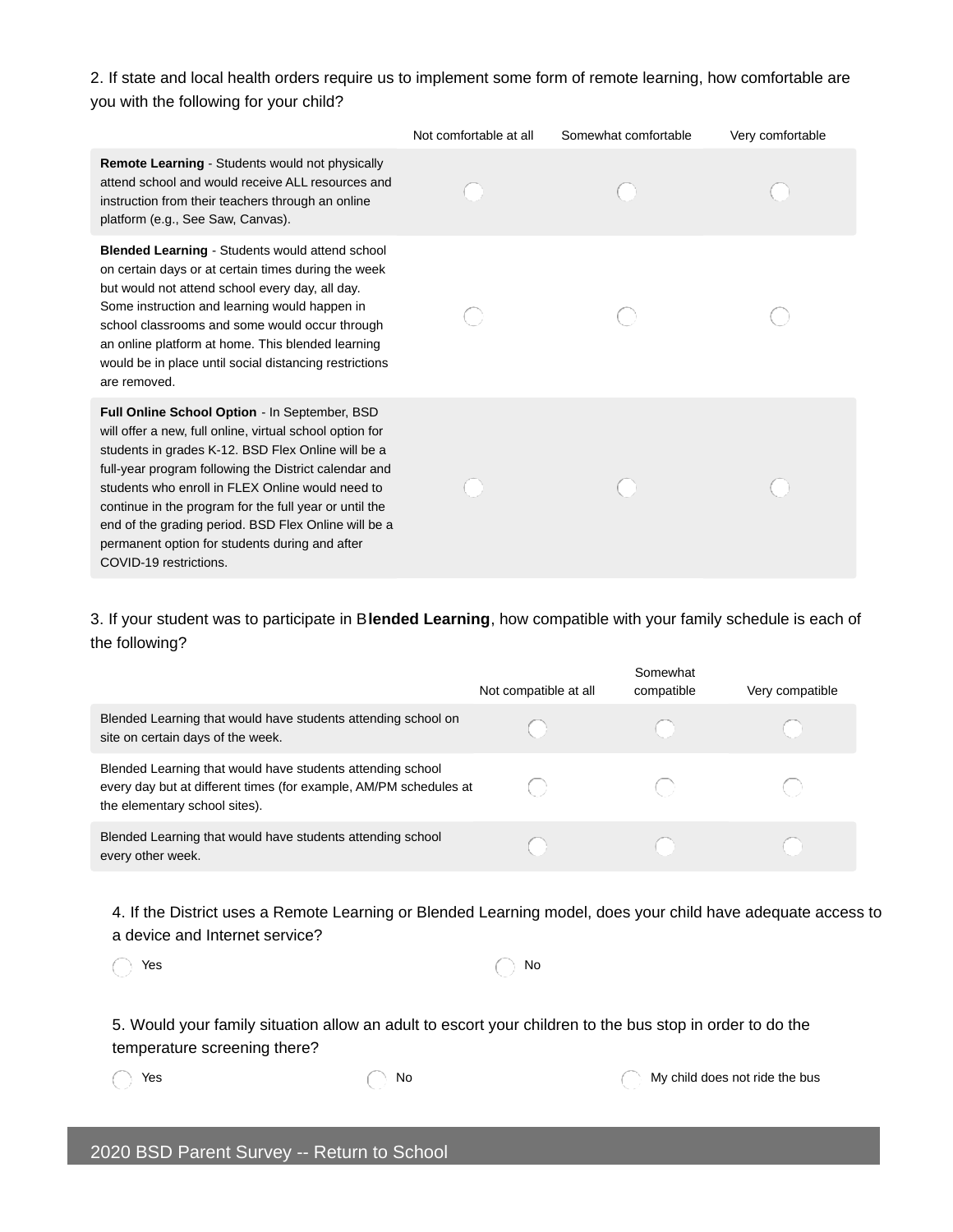| * 6. What school will your child attend?                                       |    |                                                                                                                    |  |
|--------------------------------------------------------------------------------|----|--------------------------------------------------------------------------------------------------------------------|--|
| * 7. What grade will your child be in?                                         |    |                                                                                                                    |  |
| 2020 BSD Parent Survey -- Return to School                                     |    |                                                                                                                    |  |
|                                                                                |    |                                                                                                                    |  |
| 2021?                                                                          |    | * 8. If you have a child eligible to begin kindergarten in September, will they be attending a BSD school in 2020- |  |
| Yes                                                                            | No | Unsure                                                                                                             |  |
|                                                                                |    |                                                                                                                    |  |
| 2020 BSD Parent Survey -- Return to School                                     |    |                                                                                                                    |  |
|                                                                                |    |                                                                                                                    |  |
|                                                                                |    |                                                                                                                    |  |
| the Beaverton School District?                                                 |    | 9. If the District uses a Remote Learning or Blended Learning model, will you continue to enroll your child with   |  |
| Yes                                                                            | No | Unsure                                                                                                             |  |
|                                                                                |    |                                                                                                                    |  |
| 2020 BSD Parent Survey -- Return to School                                     |    |                                                                                                                    |  |
|                                                                                |    |                                                                                                                    |  |
| 10. Which best matches your belief about your child's readiness for next year? |    |                                                                                                                    |  |

Very Ready Somewhat Ready Not Ready Don't Know Academic readiness  $\bigcirc$  $\bigcirc$  $\bigcirc$  $\left(\begin{array}{c} \end{array}\right)$ Social emotional  $\bigcirc$  $\bigcirc$  $\bigcirc$  $\bigcirc$ readiness